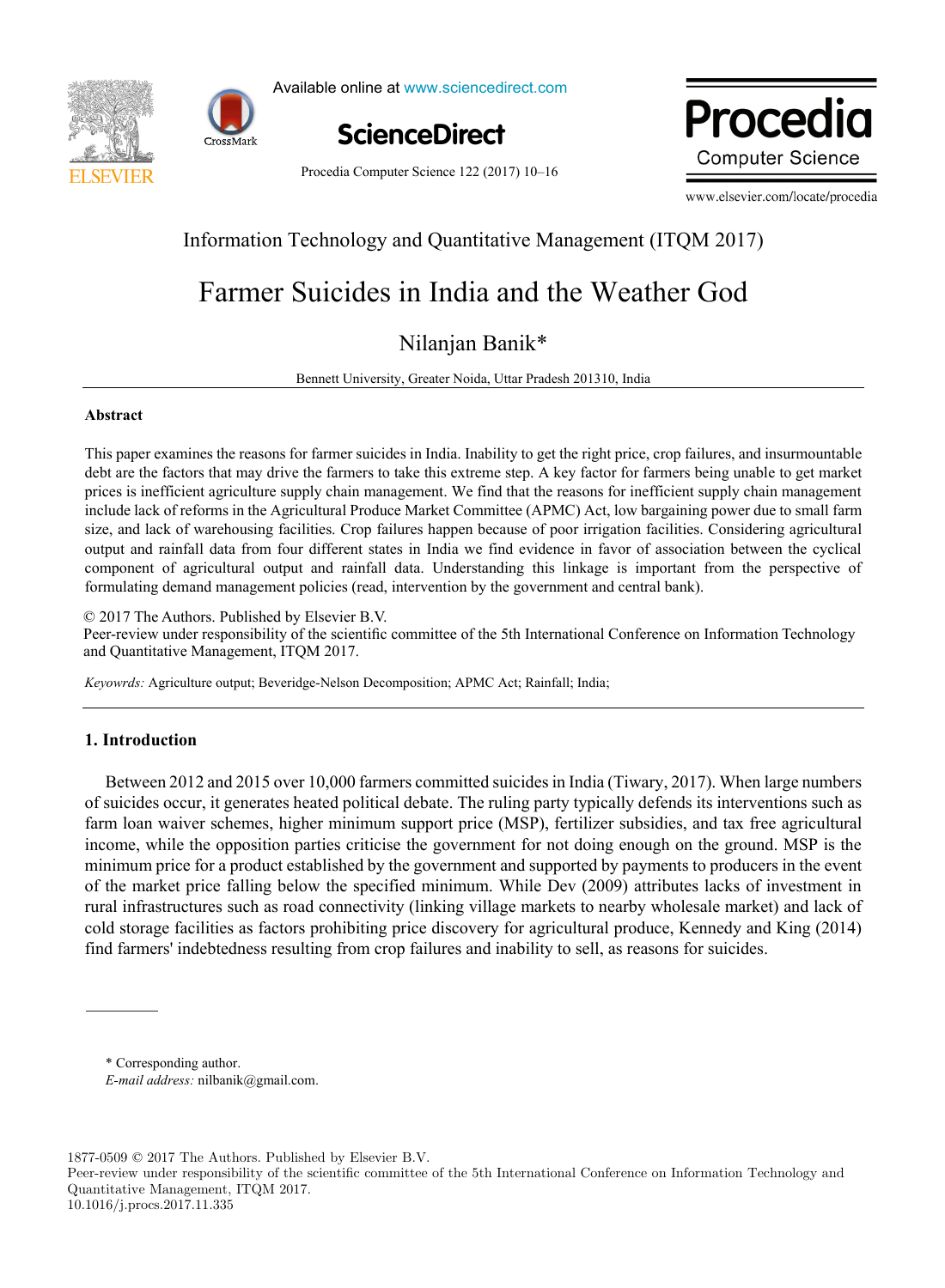There is no comprehensive study that considers these factors together, and associates them to farmer committing suicides. This paper does that. Figure 1 shows, likelihood of a farmer committing suicide is more during bad-rain years. To have a meaningful comparison, we standardized rainfall and suicide data with respect to mean and variance, to make them unit free (read, std. rainfall and std. suicide).



Source: Rainfall Data (https://data.gov.in/keywords/annual-rainfall) and Farmers Suicide Data (http://agrariancrisis.in/2012/02/29/farmerssuicides-data-from-1995-2010-state-wise-gender-deseggregated/).

#### Figure 1: Rainfall and Farmers' Suicide

Subsequently, we test this hypothesis whether farmer suicide rates are strongly and negatively correlated with rainfall data. In the events of drought and floods, there is a likelihood about farmers' facing crop failure. The mechanism of this relationship is driven by the relation between cyclical component of agriculture output (read, volatility of agricultural output) and rainfall.

Additionally, other factors such as lack of reforms to the Agricultural Produce Market Committee (APMC) Act, low bargaining power resulting from small farm size, and lack of warehousing facilities are also responsible for as to why farmers may not realize the market price. The rest of the paper is organized as follows. Section II deals with issues leading to inefficient supply chain management. In Section III, we look at the effect of rainfall on the cyclical component of agriculture output. Section IV is about conclusion and policy recommendations.

# **2. Inefficient Supply Chain Management**

In India, if farmers are to sell their produce, they have two options. First is to sell directly to the government at the MSP. The Central government procures 24 essential food items from the farmers through agencies such as National Agricultural Cooperative Marketing Federation of India Limited (NAFED) and Food Corporation of India (FCI). The second option is to take their produce to the nearby government-designated mandi (market) where in front of state officers they can auction produce to the brokers.

Typically, MSP is higher than the market price, and one would assume that farmers gain every time the government announces the MSP. However, farmers are seldom able to sell their produce at the MSP. First of all, every village does not have NAFED or FCI outlets. FCI currently procures a major portion of rice and wheat from a few selective states. 70 per cent of rice procurement comes from the Indian States of Punjab, Andhra Pradesh, Chhattisgarh, and Uttar Pradesh while 80 per cent of wheat procurement comes from Punjab, Haryana and Madhya Pradesh.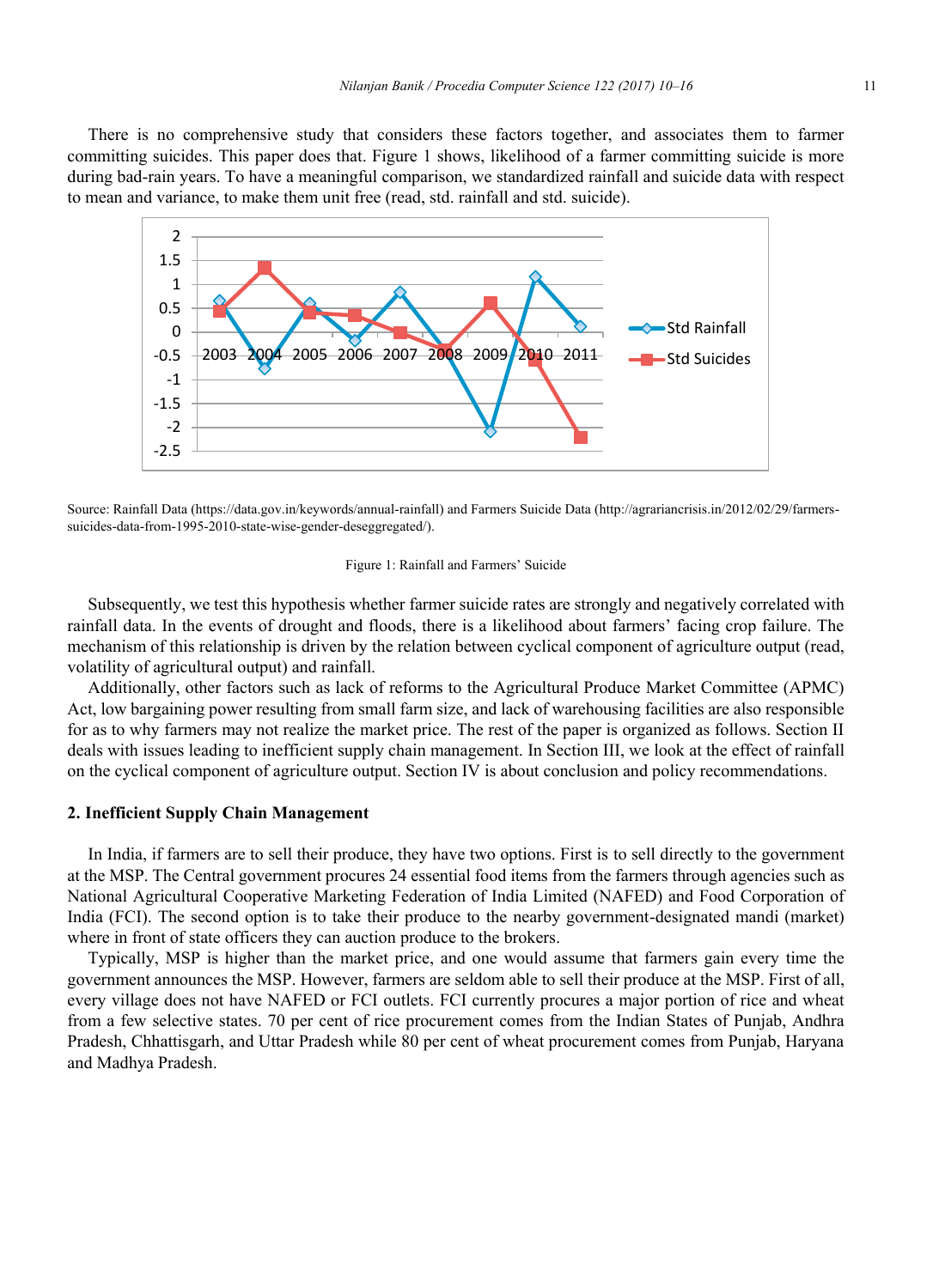Farm size are small, and hence weak bargaining power of smaller farmers. In India, as much as 83 per cent of the farmers are smallholders, with less than 1 hectare of landholding. These smallholder farmers do not have access to cold storage facilities. The option for them is to sell their produce to the middlemen or traders. These middlemen form a cartel and at the time of auction offer a substantially lower price to the farmers.

Second, there is a need to undertake further reforms. Problems will continue to persist without further modification and harmonization of the APMC Act across states. It is interesting to note that the states that are vehemently opposing FDI in multi-brand retail are yet to execute any reforms in their APMC Act (see, Table 1). Reforming the APMC Act means farmers can sell their produce directly to the retailers and corporates, bypassing the middlemen.

Table 1: Stages of APMCS Reforms

| <b>Stages of APMC Reforms</b>                          | Bihar    | Punjab   | Uttar       | West   |
|--------------------------------------------------------|----------|----------|-------------|--------|
|                                                        |          |          | Pradesh     | Bengal |
| Establishment of private market yards by a person      | 0        |          |             |        |
| other than market committee                            |          |          |             |        |
| Direct Purchase of agricultural produce from           | 0        |          |             |        |
| agriculturist by processor                             |          |          |             |        |
| To promote and permit e-trading                        | 0        | 0        | 0           |        |
| Establishment of private market yards by a person      | 0        |          | 0           |        |
| other than market committee                            |          |          |             |        |
| Contract farming provision                             | 0        |          | 0           |        |
| Single point levy of market fee                        | 0        |          | 0           |        |
| Single registration/license for trade in more than one | 0        |          | 0           |        |
| market                                                 |          |          |             |        |
|                                                        | 0        |          |             |        |
| Scores                                                 | $\theta$ | 0.571429 | 0.142857143 |        |

Source: Ministry of Agriculture and Farmers Welfare, Government of India (2016)

Reforming the APMC Act will require political will, something that various states government has to initiate. Some of the states such as Punjab, Tamil Nadu, Karnataka, and Himachal Pradesh, which has undertaken reforms in the APMC Act have already seen better price realization for their farmers. Reforming APMC Act is essential and equally important are government interventions, particularly when lack of rainfall lead to crop failures. In the next Section we look at how volatile rain patterns affect agricultural output.

## **3. Association between rainfall and the cyclical component of output**

During the fiscal year 2013-2014, contribution of the agricultural and agriculture related allied activities was only 14 per cent of the Gross Domestic Product (GDP), despite providing the livelihood of around 70 per cent of the population. Volatile rainfall patterns lead to lower farm income and unequal income distribution. In India, rural-urban wage gap is at 45 per cent in comparison to around 10 per cent for China and Indonesia. India has around 260 million people living in poverty and 80 per cent of them live in the countryside. We hypothesized that for the states with inadequate irrigation facilities, farmers will experience a more fluctuating income. This implies farmers are less likely to commit suicides during good rainfall years. Intrinsic in this argument arise the necessity to test for the relationship between cyclical component of agriculture output and rainfall, which we do in our regression analysis. We use Beveridge-Nelson decomposition technique to decompose the state agricultural GDP into the trend and cyclical components. And, thereafter we look for association between cyclical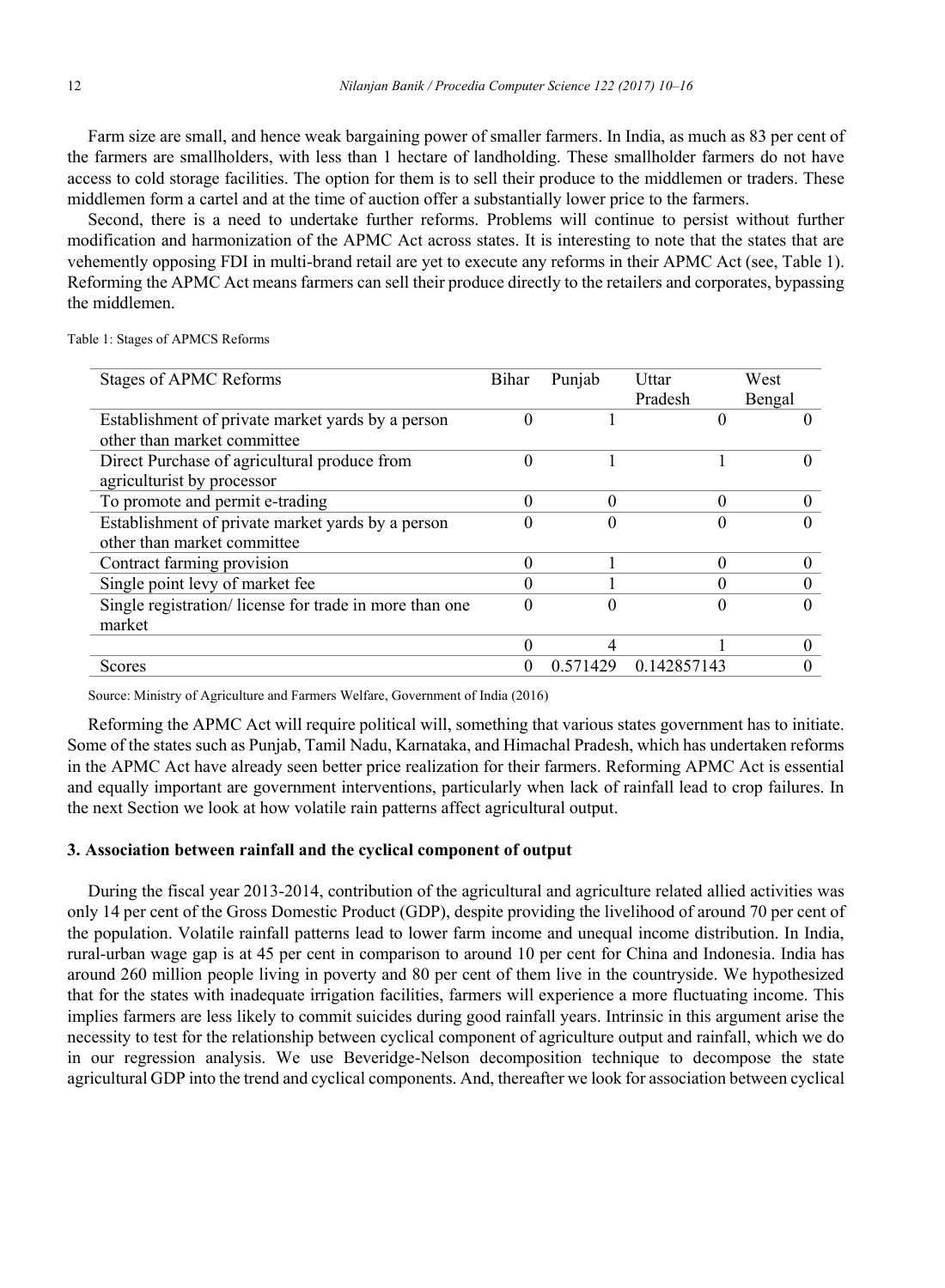component of GDP and rainfall data to examine how inadequate irrigation facilities may lead to volatile agricultural income.

# *3.1 Data*

We have agricultural GDP data for four different states in India: Bihar, Punjab, Uttar Pradesh, and West Bengal. As we do not have matching rainfall data for other states in India, we limit our analysis to these four states only to study the effect of rainfall on agricultural output. The data consists of 49 annual observations from 1960-61 to 2009-10 measured in 2004-05 prices. The data used in this study are real agricultural state GDP data measured in millions of Indian Rupees. The data are obtained from Central Statistical Organisation (CSO), Government of India. Data on rainfall are sourced from Indian Institute for Tropical Meteorology, Government of India.

## *3.2 Results*

Table 2: Cyclical and Permanent Components of Agricultural Output

## **Bihar**

*Identification*: 
$$
\Delta y_t = 0.0077 - 0.632 \Delta y_{t-1} - 0.0797 \varepsilon_{t-1} - 0.792 \varepsilon_{t-1} + \varepsilon_t
$$

*Solution*:

$$
y_{t} = y_{0} + 0.0047 \cdot t + 0.0785 \sum_{r=1}^{t} \varepsilon_{r} + 0.049 \cdot \varepsilon_{t} + 0.486 \cdot (\varepsilon_{t} + \varepsilon_{t-1} + \varepsilon_{t-2} + \cdots + \varepsilon_{t-1})
$$

# **Punjab**

*Identification*: 
$$
\Delta y_t = 0.039 - 0.679 \Delta y_{t-5} - 0.869 \varepsilon_{t-5} + \varepsilon_t
$$
  
 $^{(0.0073)}$ 

Solution: 
$$
y_t = y_0 + 0.023 \cdot t + 1.113 \sum_{r=1}^{t} \varepsilon_r - 0.518 \cdot (\varepsilon_t + \varepsilon_{t-1} + \varepsilon_{t-2} + \varepsilon_{t-3})
$$

# **Uttar Pradesh**

*Identification*: 
$$
\Delta y_t = 0.028 + 0.0448 \Delta y_{t-1} - 0.0597 \Delta y_{t-1} - 0.96 \varepsilon_{t-1} + \varepsilon_t
$$
  
<sub>(0.0012)</sub> (0.029)

Solution: 
$$
y_t = y_0 + 0.027 \cdot t + 0.0393 \sum_{r=1}^{t} \varepsilon_r + 0.946 \cdot \varepsilon_t
$$

## **West Bengal**

*Identification*: 
$$
\Delta y_t = 0.0388 - 0.934 \varepsilon_{t-15} + \varepsilon_t
$$
  
<sub>(0.0092)</sub> (0.0408)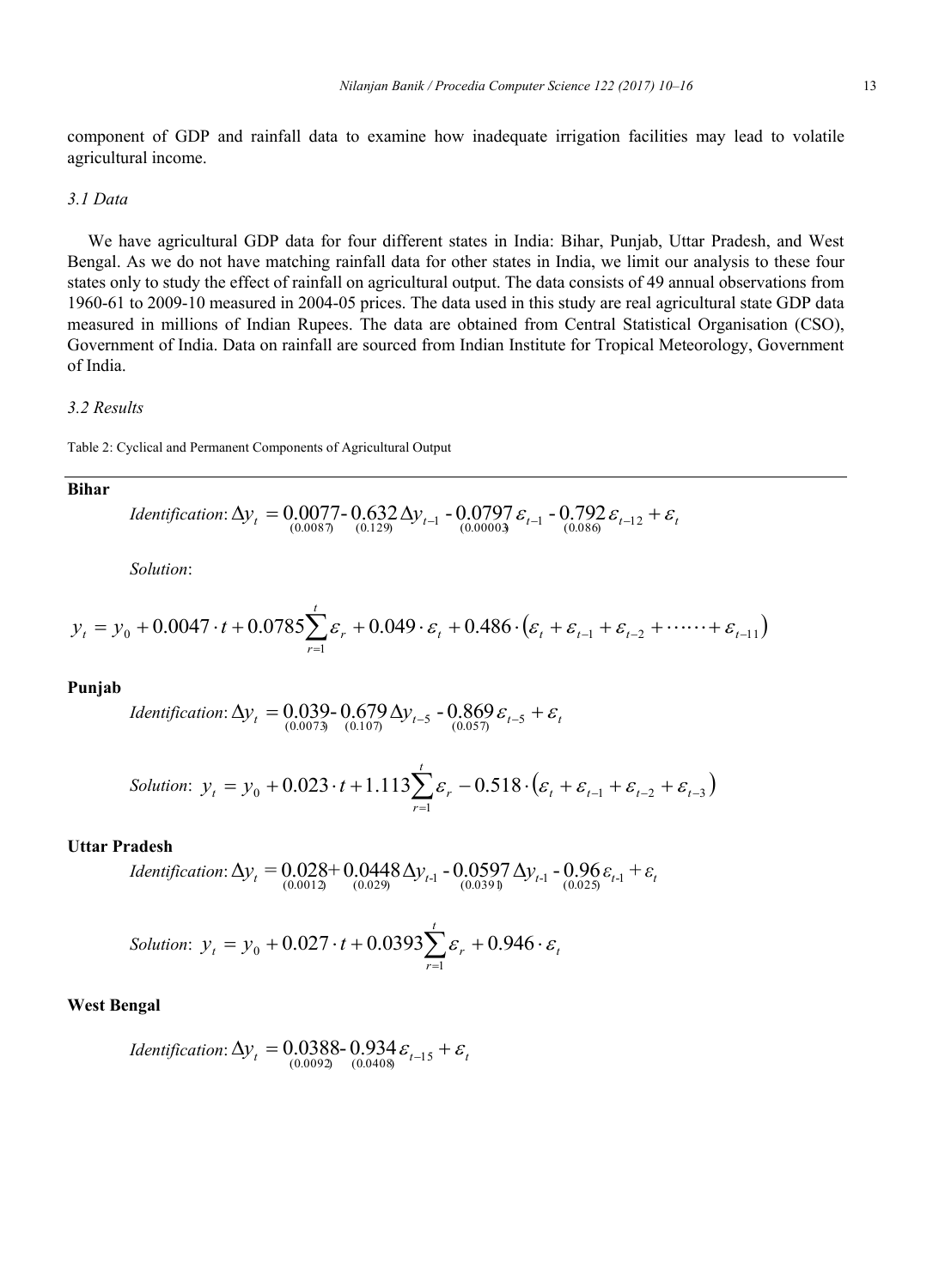Solution 
$$
y_t = y_0 + 0.0388 \cdot t + 0.066 \sum_{r=1}^{t} \varepsilon_r + 0.934 \cdot (\varepsilon_t + \varepsilon_{t-1} + \varepsilon_{t-2} + \cdots + \varepsilon_{t-14})
$$

Standard errors are in parenthesis.

In the final step, we test for association between the cyclical component of agricultural GDP and rainfall. Agricultural output will increase in the event of normal rainfall, and will fall in the event of sub-optimal rainfall. This is particularly true if there is lack of physical infrastructure – making rainfall the sole driver for agricultural growth.

For estimation, we use Ordinary Least Square (OLS). The dependent variable is the cyclical component of state agricultural GDP, and the independent variable is rainfall. As heavy rainfall (flood) without proper irrigation facilities may harm crop production (some crops cannot withstand water stagnation) we take into consideration rainfall square as an additional explanatory variable. We estimate:

$$
y_j^{\mu} = \beta_0 + \beta_1 r_{j-1} + \beta_2 r_{j-1} + e_j^t
$$
 (1)

where  $y_i$  represents the cyclical component of the agriculture GDP for the state j (j = Bihar, Punjab, Uttar Pradesh and West Bengal) at time period t. For the crops grown in these states, harvest time typically happens during February-March of every year. Therefore, we have taken the lag value for rainfall. That is, the effect of last fiscal year rainfall is expected to have an impact on the current year's harvest. All the variables are expressed in log form. The results are reported in Table 3.

| Cyclical                                | Constant        |                      | <b>Independent Variables</b> |  |  |
|-----------------------------------------|-----------------|----------------------|------------------------------|--|--|
| Component                               | $\pmb{\beta}_0$ | $\beta_1$ (Rainfall) | $\beta$ <sub>2</sub> (Heavy  |  |  |
| $y_i^t$                                 |                 | Rainfall)            |                              |  |  |
| Bihar                                   | 6.689           | $0.216*$             | $0.322***$                   |  |  |
| Model diagnostics<br>Adj. $R^2 = 0.566$ | (4.173)         | (0.078)              | (0.169)                      |  |  |
| Punjab                                  | 8.556*          | 0.4112               | 0.788                        |  |  |
| Model diagnostics<br>Adj. $R^2 = 0.163$ | (1.221)         | (0.328)              | (0.455)                      |  |  |
| Uttar Pradesh                           | 0.566           | $0.1002*$            | $-0.0741***$                 |  |  |
| Model diagnostics<br>Adj. $R^2 = 0.623$ | (0.226)         | (0.033)              | (0.0382)                     |  |  |
| West Bengal                             | 3.822           | $0.1855*$            | 0.652                        |  |  |
| Model diagnostics<br>Adj. $R^2 = 0.486$ | (1.722)         | (0.097)              | (0.462)                      |  |  |

Table 3: Effects of Rainfall on the Cyclical Component of Agriculture

Notes: \* Indicates significance at 1per cent level; \*\* Indicates significance at 5per cent level; \*\*\* Indicates significance at 10per cent level. Standard errors are in parenthesis.

From the results, we find evidence about rainfall affecting the cyclical component of agricultural GDP. The results are particularly robust for the states of Bihar, Uttar Pradesh, and West Bengal (significant  $\beta_1$  s). Interestingly, excessive rainfall has not affected agricultural output in Bihar (significant positive  $\beta_2$ ). The case is opposite for Uttar Pradesh, where excessive rainfall has affected crop output (significant negative  $\beta_2$ ). Bihar has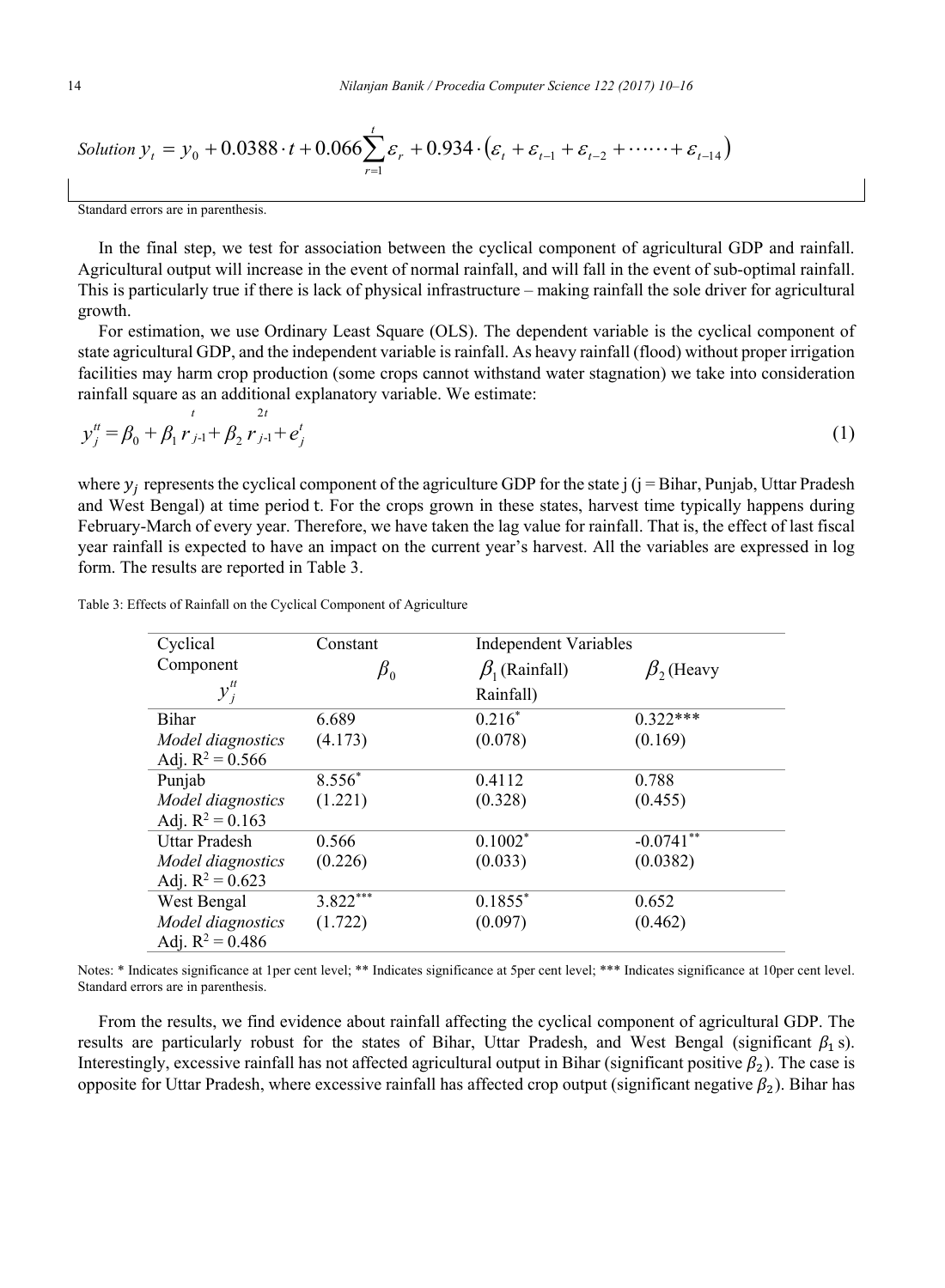a higher proportion of agricultural land (4.29 per cent) under coarse cereals in comparison to that of Uttar Pradesh (1.77 per cent).Coarse cereals such as sorghum, pearl millet and silver millet can withstand extreme weather conditions, and are unlikely to get affected by excessive rainfall and drought. Out of total agricultural land of Punjab, around 99 per cent is irrigated through canals or tube wells. This also partly explain why farmers from Punjab are able to grow a lot more non-cereal types crops such as fruits and Zucchini, and also are economically better-off in comparison to its peers. For the other states, Bihar, Uttar Pradesh and West Bengal (with relatively poor irrigation coverage)rainfall seems to be the predominant driver for growth in agricultural output. For example, considering net irrigation area as a percentage of net sown area, we find 85 per cent of the land is irrigated in Punjab, the corresponding figures for Bihar, Uttar Pradesh and West Bengal are 48 per cent, 72 per cent, and 43 per cent, respectively.

# **4. Conclusion**

This paper's findings suggest a number of policy implications to improve the incomes of smallholder and subsistence farmers, and thereby reduce suicides. First is to rise above party-politics and ensure reforming the APMC Act. This will ensure farmers realize market price for their outputs.

Second is timely procurement through MSP. Lack of storage, adequate refrigeration and sanitation facilities degrade quality of perishable items, compounding the farmer loss. Growing horticulture crops always yield better returns in terms of income (almost four times more than the food grains), but also require better agricultural infrastructure such as cold storage facilities, better access to credits, etc., factors which are generally not forthcoming, especially for the small farmers.

Third is requirement of training, education, and urbanization. This will facilitate employment opportunities for the 70 per cent of Indians who are still dependent on the agriculture sector, by providing them smooth transition to other sectors such as manufacturing and services.

Fourth, instead of spending on input subsidies such as fertilizers, investment in rural infrastructure, such as electrification and building canals, will help to mitigate losses due to crop failures. Subsidies are not always targeted, with big farmers cornering benefit. Whereas, investment is rural infrastructure is likely to yield better outcome. Electrification will help setting up rural based small-scale industry, and canals will reduce dependence on the capricious weather. As our study indicates, fluctuation of agricultural GDP in three major states in India is due to supply-side shocks rather than demand-side factors. For the State of Punjab we did not find any statistically significant relation between the cyclical component of agricultural output and rainfall. The State government of Punjab has not only initiated reforms in the APMC Act but has also invested heavily in modern storage and transport facilities.

Finally, a better coordination between farmers and KrishiVigyan Kendra (agriculture research institutes set up by Government of India) for proper dissemination of research and rainfall related information. In fact, during January 2016, the Government of India launched FasalBimaYojana (Prime Minister Crop Insurance Scheme) with the government paying for bulk of the insurance cover against crops loss on account of natural calamity. Under this scheme, farmers will have to pay a uniform premium of 2 per cent for kharifcrops (sown during June-July), 1.5 per cent for rabi crops (sown during November-December), and 5 per cent for horticulture crops. The remaining share of the premium will be borne equally by the Centre and the respective State governments. So far as welfare of farmers are concerned targeted government interventions such as the crop insurance scheme is expected to yield better results.

# **References**

[1] Beveridge, S. and Nelson C. R. A New Approach to Decomposition of Economic Time Series into Permanent and Transitory Components with Particular Attention towards Measurement of Business Cycles, Journal of Monetary Economics, 1981,7: 151-174.